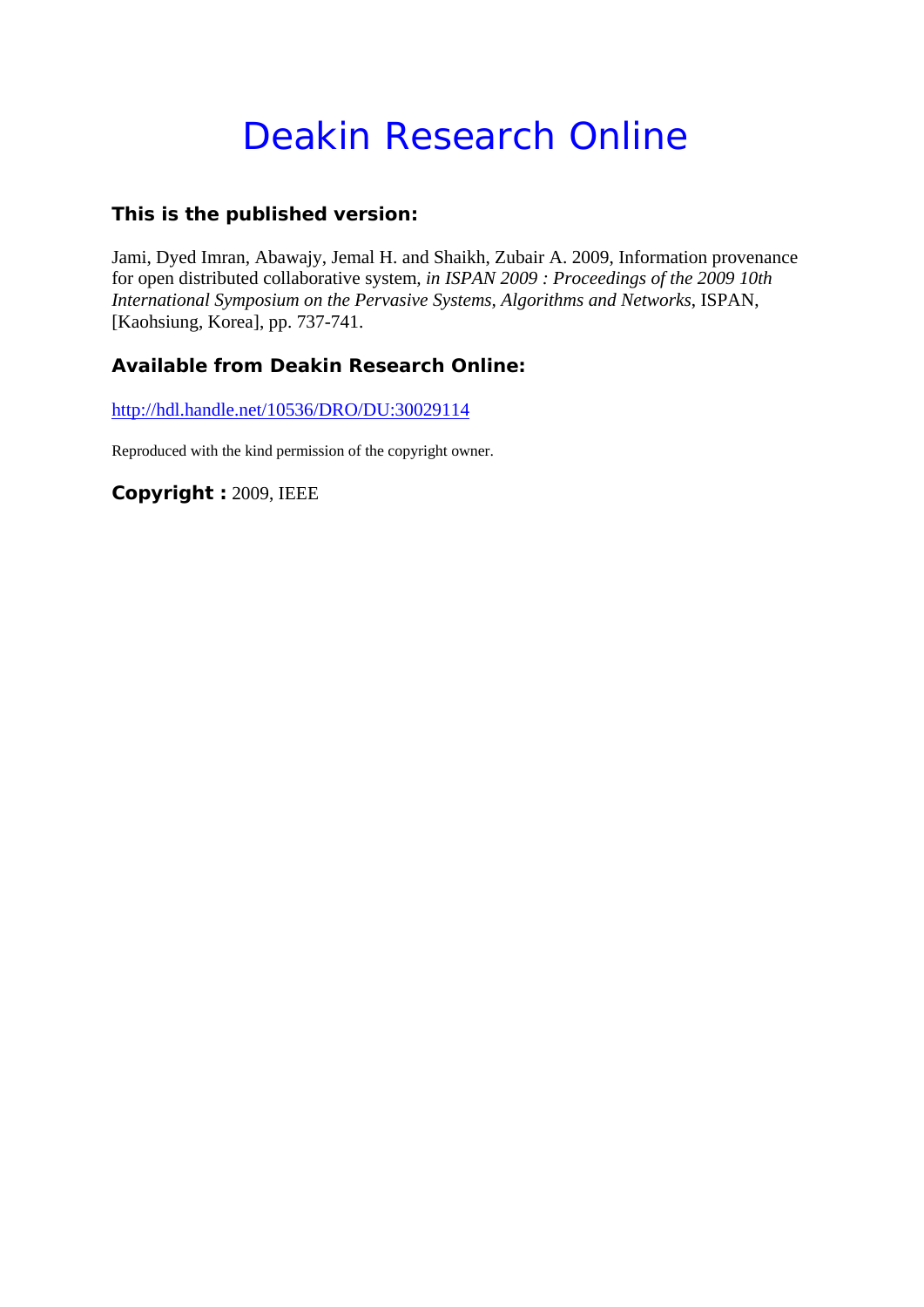## **Information Provenance for Open Distributed Collaborative System**

Syed Imran Jami<sup>1</sup>, Jemal H. Abawajy<sup>2</sup> and Zubair A. Shaikh<sup>1</sup> <sup>1</sup>National University of Computer & Emerging Sciences, Karachi, Pakistan  $2$ School of Engineering & IT, Deakin University, Melbourne, Australia

*Abstract -* **In autonomously managed distributed systems for collaboration, provenance can facilitate reuse of information that are interchanged, repetition of successful experiments, or to provide evidence for trust mechanisms that certain information existed at a certain period during collaboration. In this paper, we propose domain independent information provenance architecture for open collaborative distributed systems. The proposed system uses XML for interchanging information and RDF to track information provenance. The use of XML and RDF also ensures that information is universally acceptable even among heterogeneous nodes. Our proposed information provenance model can work on any operating systems or workflows.** 

**Keywords**: Provenance, distributed systems, RDF, XML.

#### I. INTRODUCTION

Open distributed systems are frequently being used for collaborations. Examples include Grids and Cloud computing. However they mostly provide improvements in the distributed processes and services they are targeted to assist although for such collaborations they should provide mechanisms to trace all the past meaningful events and decisions taken.

Provenance is a method for tracking of the origin and history of an object that contains the log of each step in sourcing, moving, and processing the target object through which it derives the history from the source, where it originates, to its final destination [2, 3, 15, 18]. Information Provenance provides the mechanism for tracking the transformations applied on target information set by collaborators. It identifies the information about the collaborators that are involved in the information's creation and manipulation, that can be used for judgments about quality and trust [7].

Most of the current practices in provenance are limited to the tracking of data usage by focusing only on the data lineage problem [18]. These systems track data generated during simulations. The data generated is specific to the domain for which the lineage system is developed [2, 8, 19]. The current trends suggest that all computing applications that are processing data and information ranging from computational biology, high energy physics, intelligence information gathering, information and network management, healthcare; provenance has its role to play.

As the database community mainly deals with closed systems, there is a strong need of provenance research for open distributed system to provide provenance support to distributed applications. Open distributed systems such as Web Services' [10] and GRID computing [6] are common collaborative platforms. However, they lack mechanisms to trace results produced in such computing platforms. Also, many data and information management problems can be solved by tracking provenance record [2]. It helps in identifying multiple sources that produced a particular output. This makes provenance to be considered as one of the necessary requirements in Semantic Grids [6]. It can also help in tracking malicious activities performed in the Grid.

Unfortunately, most of the existing systems focus on data provenance only [1, 2, 8, 12, 14, 18]. Although for an open collaborative distributed systems, one can expect data, document or even Information from library or any online repository for sharing ideas and results. This suggests that document and information provenance system should also be developed to track the usage of information.

In this paper, we propose a domain independent provenance model, by using XML for interchanging information and RDF to track information provenance. The use of XML and RDF also ensures that information is universally acceptable even among heterogeneous nodes. Many online applications now require XML and RDF documents for providing collaboration and sharing of data since they are now becoming a standard for all the heterogeneous devices. We developed a prototype model of open collaborative information system that serves as a common platform to share the ideas and results.

978-0-7695-3908-9/09 \$26.00 © 2009 IEEE DOI 10.1109/I-SPAN.2009.112

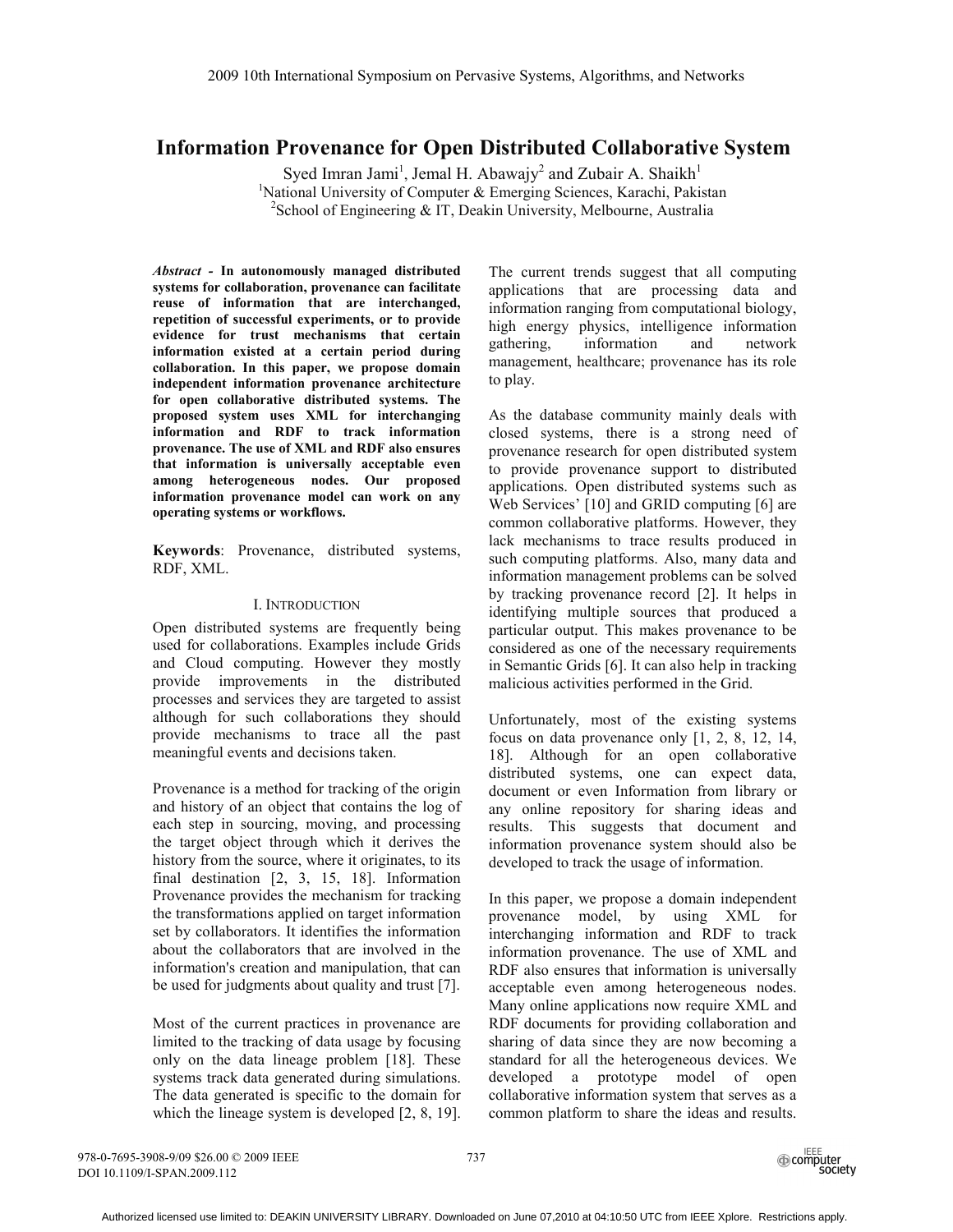This platform is developed as provenance aware by developing information provenance model over it. We argue that RDF can be used efficiently to record the provenance metadata as RDF Triples.

The rest of the paper is organized as follows. In Section 2, we discuss the related work in the area of provenance in general and information provenance in particular. This section also discusses the background information on provenance and open collaborative system of interest. Section 3 and 4 provides the information provenance model over collaborative system. Section 5 provides result while section 6 concludes the paper discussing the limitations of our approach and future refinement required in it.

## II. BACKGROUND AND RELATED WORK

The early system of provenance started to record the origin and history of a piece of data called data lineage that traced each step in sourcing, moving, and processing data in the domain of database system. Lately research in the development of provenance-aware systems has been receiving attention in the domain of simulations that are using Grids and Web Services. For example, myGrid project for Bio Informatics experiments [8] and CombeChem for chemistry experiments [19] tracks provenance for their simulation to maintain reliability of data to ensure maximum confidence. Provenance is also discussed in the context of the Service Oriented Architecture (SOA) [10, 19], which provides the underlying architectural basis for the Web Services/Grid environment.

In open distributed systems for collaboration, the domain is one of the important issues for which the system is designed for. Most of the provenance systems are designed for specialized domain and are not general in nature [18]. Domain independent systems require tracking generic datasets. Karma Framework provides a generic model for provenance by using XML in the front-end [17]. Provenance Recording for Services (PReServ) [10] proposes the model for generic data grids in heterogeneous environment. Buneman's work also provides generic model for provenance with heterogeneity that is meant for small scale distributed environment [2]. Our work differs from the existing work in that we propose a domain independent information provenance model by using XML for

interchanging information and RDF to represent it. The existing systems are developed for tracking generic data only but our work is tracking the 'tagged representation of data' that ensures the tracking of any kind of digital artifact identified by URIs. The use of XML and RDF also ensures that information is universally acceptable even among heterogeneous nodes by using common ontology. This approach enables our system to record provenance metadata in open and heterogeneous system for collaboration.

Provenance recording systems are mostly application specific where APIs are embedded in workflows, operating systems or programming frameworks. [2, 3, 10, 14, 15] use these approaches in recording provenance. They however, require the change of workflow or operating system to operate. An alternative approach is employed by PASS [15] where operating system is responsible for fully automated provenance collection by refining its kernel. The Karma Framework provides a direct web service based APIs to record provenance by embedding this API with workflow engine that generates the target data [17]. Our work relieves operating systems and workflows from recording provenance information by embedding provenance recorder in mobile agents to provide automation and autonomous behavior. It also helps in running the process in heterogeneous environment since they have the embedded code with data. The HC-MAS healthcare system also integrates PReServ system with multi agents for recording provenance [13]. This model is however domain specific to health care environment.

Our model tracks Information provenance (also referred to as Knowledge Provenance in some literatures [7, 9, 11, 16]) for the open collaborative system. Knowledge Provenance Infrastructure [16] provides information provenance model for web information systems using semantic web based techniques. The work however described the model from the context of web inference engine. Our work details the working of information provenance model in collaborative environment with presenting the example of RDF logs as provenance metadata.

Figure 1 shows the architecture of our distributed collaborative system of concern to us. The figure summarizes different nodes that have JVM and Aglets deployed and are modeled in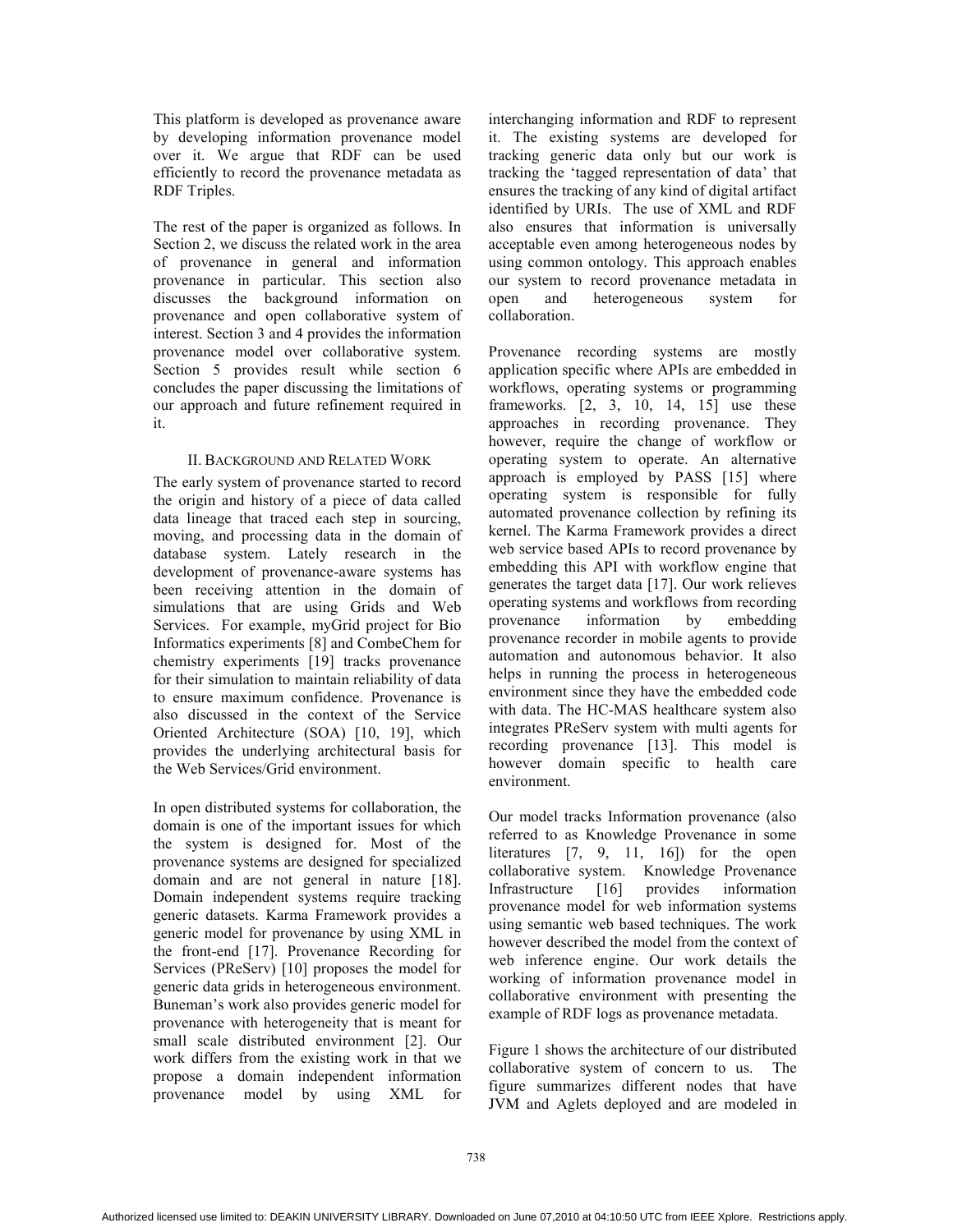the application. Each of these heterogeneous nodes interacts with each other through Aglets that send or receive XML messages along with RDFs. JVM helps in coordinating between XML and Agents. This Web-based distributed collaborative system uses W3C based frameworks for information interchange. W3C standards are universally accepted that leads to its applicability to work in a heterogeneous environment. This enables our system in working on any environment as discussed in later subsections.



Figure 1: Distributed Collaborative Information System

The environment is implemented using Aglets for agent based communication mechanism and XML for data representation. Mobile agents using Aglets is useful in distributed applications where processing is migrated toward resources as performed in [12]. Each mobile aglet carries XML file, processing code as a class and relevant messages for processing to main user.

In the distributed collaborative system of interest, sources of information are distributed among possibly heterogeneous nodes that require open access without changing OS or programming platform. These sources may be ad hoc in nature and can lead to frequent disconnections from the system. Moreover the system must expect any of the digital artifacts that include data, document and information. To achieve these objectives, we developed open distributed system in Java to ensure platform independence while XML is used for information interchange to work in heterogeneous environment. The system in figure 1 serves as a testbed to test our provenance model. The provenance recorder is embedded in agents to provide the users with automation of recording thus relieving operating systems or workflows from doing this job. The

collaborators only need to have JRE on any platform. Aglet uses JRE for execution and it is open source that can work on any platform

## III. INFORMATION PROVENANCE METADATA

In this paper an approach is proposed and developed for creating and managing information provenance metadata. We use RDF graphs to represent the provenance metadata in a form that can be understood by all the nodes in our system as shown in figure 1. In such collaborative systems information is originated by many sources, which require metadata to establish the provenance for use in many applications that are discussed previously. Such provenance metadata requires tracking the identity of the owner, the time of creation, edition or deletion and other information related to the integrity of the original document.

Information provenance metadata records all interactions between collaborators and the coordinator that initiates the collaboration. This recording helps in determining the integrity of chunks of information in an information system. The level of granularity of this system is at each frame of the XML. It can also be refined to finer level to each line depending on the requirement of application.

#### IV. RDF BASED PROVENANCE TRACKING & **REPRESENTATION**

The information provenance metadata is represented as RDF graphs to show the relationship between information and user. Each action (insert, delete, edit, create) is represented by creating RDF sub graph which is then merged with single RDF main graph. The provenance storage boxes at each node are shown in figure 1. It shows the active RDF provenance store (solid boxes) and inactive provenance store (dashed boxes). The initiator node that is merging all RDF sub graphs from other users is storing RDF main graph in its active provenance store. The rest of the nodes' provenance store becomes active once they become initiator in collaboration.

To illustrate the working of this system we adopt this provenance aware collaborative system in which several students and their supervisors write research report collaboratively. Figure 2 shows this model in which student(s) is represented by agent A and main user – advisor is represented by agent B. This figure shows the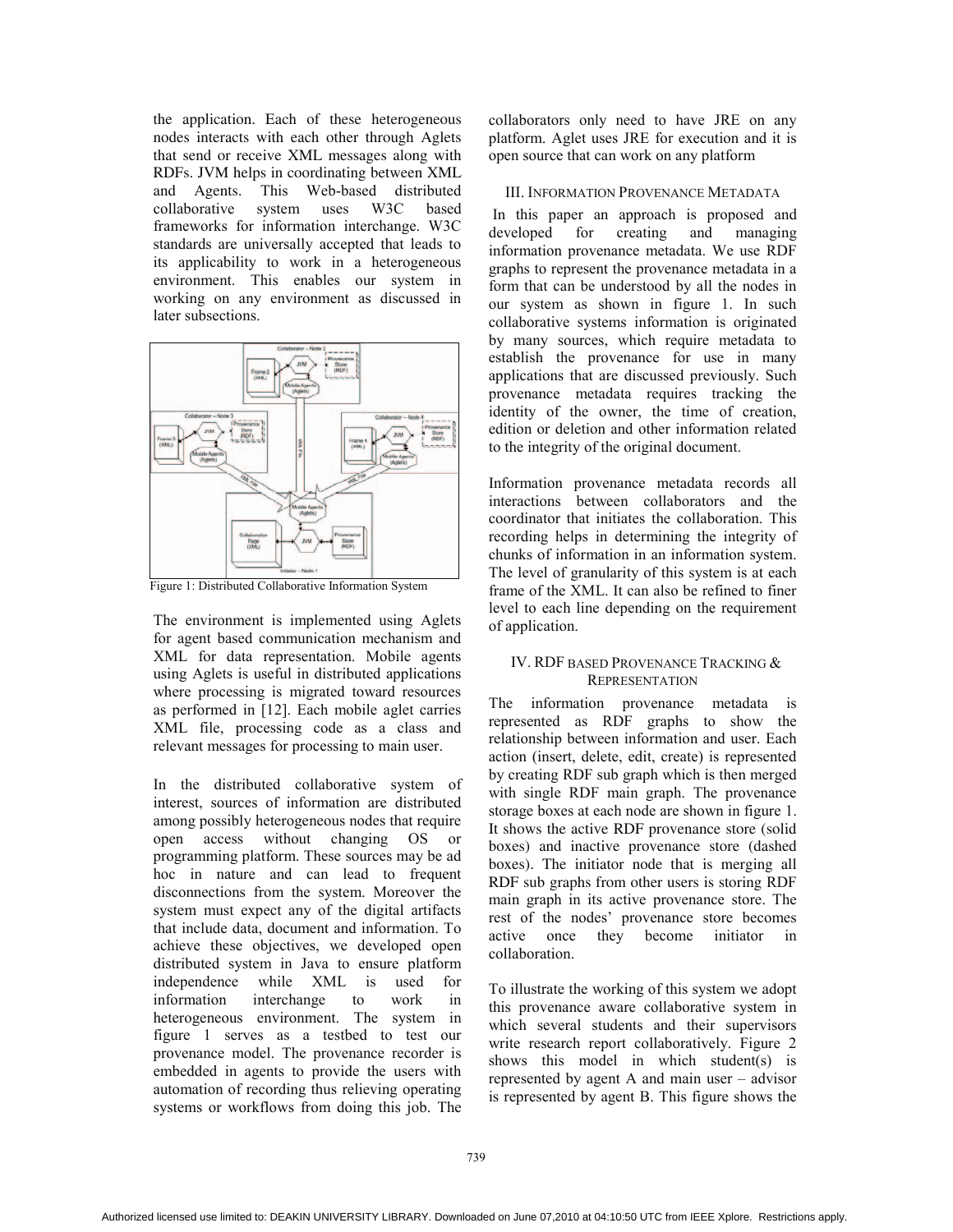interaction between student; which is one of the collaborators and advisor. Provenance logs as RDF triples of each interaction are recorded by agent A and merged in main RDF graph by agent B. The agents interact directly for sending XML and RDF files without requiring interference from user or application. The final RDF graph is stored along with XML document at advisor's site. The operation includes create, delete and edit each of which recorded by agent A and merged by agent B.



Figure 2: Interaction between Student & Advisor

The storing of these interactions as provenance information instead of standard logging systems has the advantage that complex queries can be performed over it later by other researchers. The RDF graph of final interactions allows other students and advisor to extract information related to validation of steps in a report writing process.

#### V. RESULTS

We now evaluate the performance of Information provenance from the aspect of recording and tracking system. Two metrics are used to evaluate provenance recording system. The major overhead in recording provenance is the size of provenance log reported which sometimes getting bigger than data itself [18]. First metric for evaluation is the size of the provenance log with respect to document size while second metric is its dependence on the frame of documents.

The evaluation is conducted on open distributed system shown in figure 1. The collaborators were

running their systems under Windows XP, Linux and Mac OS X. The different nodes are connected over an Ethernet LAN connection. The systems working as nodes are Intel's Pentium 4, AMD's and Apple's Mac Machines.

The heterogeneous devices successfully reported the provenance activities in the form of RDF graphs due to incorporating mobile agents in W3C based standards. This makes our system independent of operating systems and workflows to record provenance metadata.

The results show that our provenance logs are independent of actual file size as shown in figure 3. This experiment evaluates the performance of recording provenance during 10 different collaborations. Each collaboration generates 7-10 documents over period of time. Over 3MB of textual document based data is collected that are part of our sample space. The document provenance size line in figure 3 shows the size of final RDF graph after merging that shows that the recording of provenance information is independent of actual file size thus shows the low overhead of provenance recording.



Figure 3: Provenance log dependence on file size

Our Provenance generates only one provenance log for each interaction during collaboration. This trend is shown in figure 4 that plots the bar graph of provenance log size and the number of interactions that each collaboration generates.

Each interaction is performed on different frames of the document during collaboration. The figure shows that the provenance file size after merging is highly dependent on the number of interactions. To illustrate the readings of figure 3 and 4, consider the sample of documents in collaboration ID 7 that generates highest load of document data reported in our experiment. The final document file size is close to 250KB. The final corresponding provenance log of this